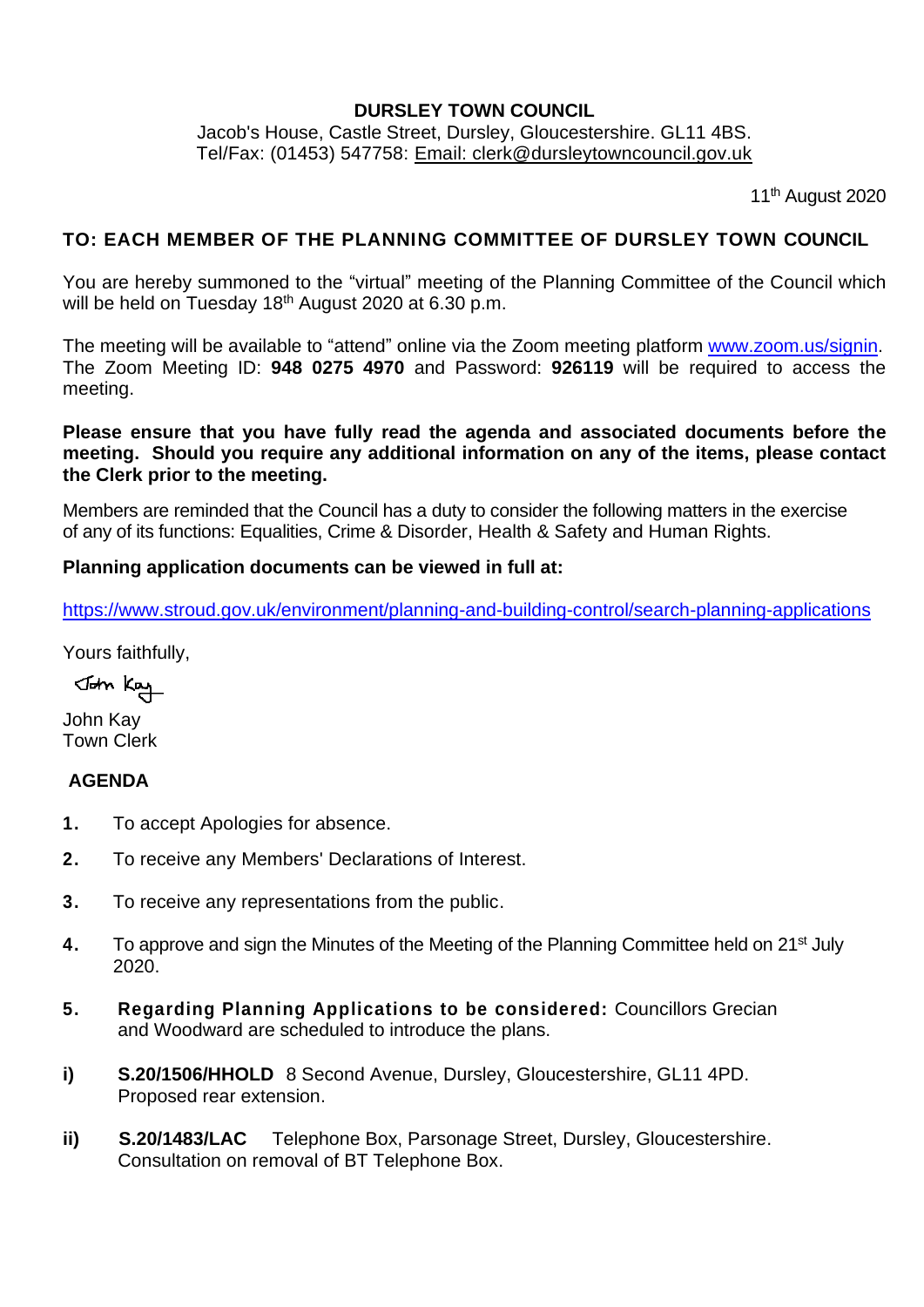- **iii) S.20/1484/LAC** Telephone Box, Kingshill Road, Dursley, Gloucestershire. Consultation on removal of BT Telephone Box.
- **iv) S.20/1440/VAR** Land At 22A Woodmancote, Dursley, Gloucestershire Variation of condition 2 (approved plans) from permission S.18/2299/FUL (new location for ramp).
- **v)** S.20/1599/HHOLD Mill House, Uley Road, Dursley, Gloucestershire Proposed single storey extension.

## **6. Consideration of Licensing Applications:**

None at the time of the agenda.

## **7. Regarding Planning Matters in General:**

# **i) Notifications (incl. Discharge of conditions/certificates/permitted development):**

None at the time of the agenda.

## **ii) Notification of Approved Planning Applications:**

**S.20/1405/DISCON** Suite 2 Front Office, Drake House, Drake Lane, GL11 4HH. Discharge of condition 4 (parking plan) from permission S.20/0776/COU

**S.20/1085/CPL** 15 Haddrell Close, Dursley, Gloucestershire, GL11 5EU Convert loft into bedroom, including the installation of 5 x Velux windows

**S.20/1013/FUL** Drake House, Drake Lane, Cam, Gloucestershire, GL11 4HH. Installation of solar panels (retrospective)

**S.20/0949/LBC** Mill House Uley Road Dursley Gloucestershire GL11 5AD. Construction of a predominantly subterranean single storey extension.

**S.20/0693/HHOLD** 100 Kingshill Road Dursley Gloucestershire GL11 4EE Rebuilding of dismantled brick chimney stack, replacement of flat roof dormer window with dual-pitched lead dormer window

## **iii) Notification of Refused Planning Applications:**

**S.20/0349/FUL** Land At 86 Woodmancote, Dursley, Gloucestershire. Two detached dwellings.

## **iv) Notification of Planning Appeal Decisions:**

## **Appeal Ref: APP/C1625/W/20/3247033**

Land North East of Draycott, Cam GL11 5NA – Appeal is allowed

## **Appeal Ref: APP/C1625/W/20/3250063**

12 Shelley Road, Dursley GL11 4QD – Appeal is dismissed.

## **v) Planning Enforcement Matters:**

**S.19/1782/COU & S.18/2719/COU**, 35B Parsonage Street, Dursley